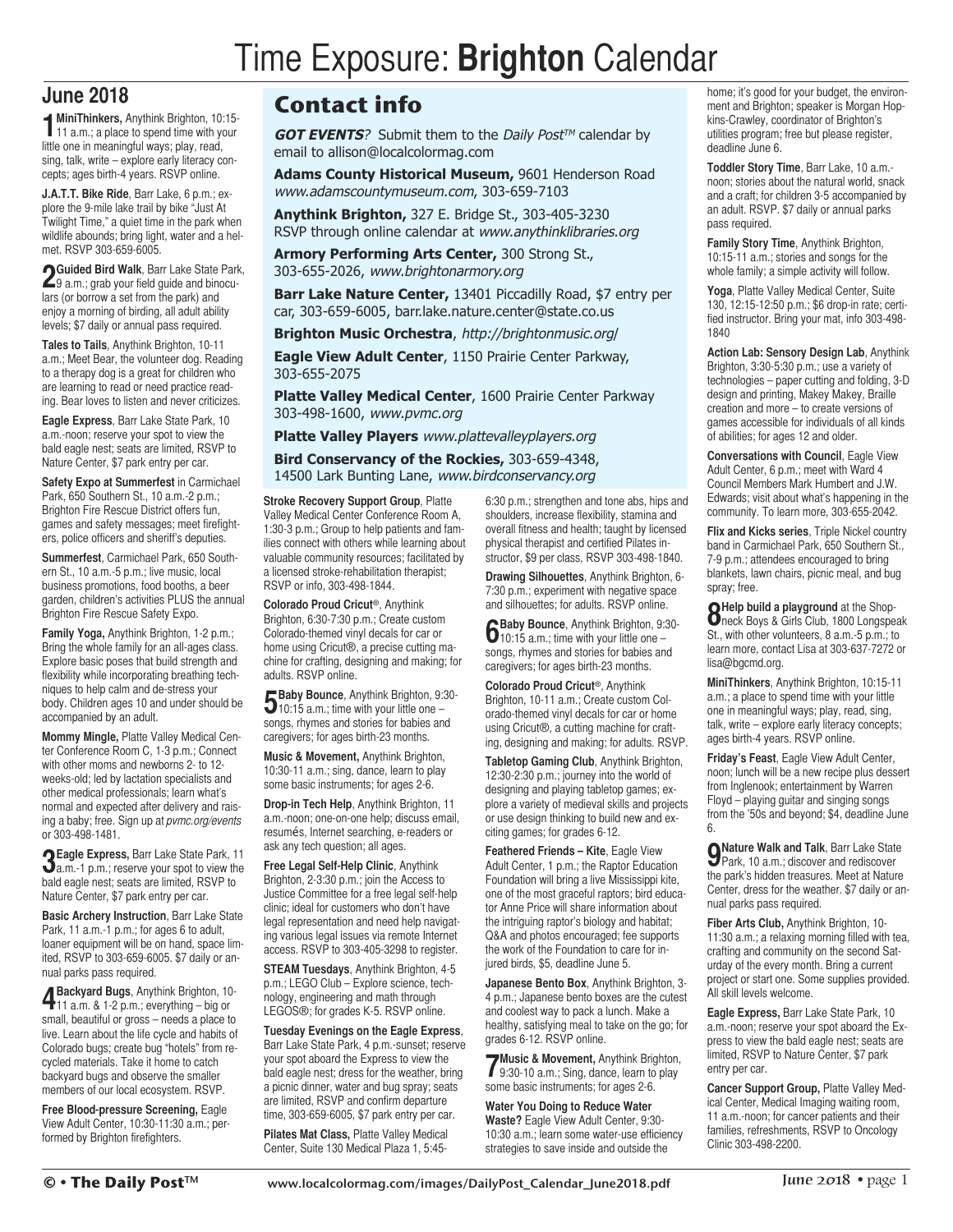**10Eagle Express,** Barr Lake State Park, 11 a.m.-1 p.m.; reserve your spot aboard the Express to view the bald eagle nest; seats are limited, RSVP to Nature Center, \$7 park entry per car.

**11Gold Rush Panning**, Anythink Brighton, 10-11 a.m. & 1-2 p.m.; make a Colorado map that leads to treasure; learn about the Gold Rush and pan for gold in water and sand. Check the weight of your gold and decorate a satchel to take your treasure home. RSVP online.

**3-D Printing: Mini-Planters**, Anythink Brighton, 6:30-7:30 p.m.; Learn to use Tinkercad, a free computer-aided design (CAD) program, to create a miniature planter. Already working on a 3-D design project? Join us for company while you create; for adults. RSVP online.

**12Baby Bounce**, Anythink Brighton, 9:30-10:15 a.m.; time with your little one – songs, rhymes and stories for babies and caregivers; for ages birth-23 months.

**Music & Movement**, Anythink Brighton, 10:30-11 a.m.; sing, dance, learn to play some basic instruments; for ages 2-6.

**Drop-in Tech Help**, Anythink Brighton, 11 a.m.-noon; one-on-one help from a tech guide; discuss email, resumés, Internet searching, e-readers or ask any tech question; all ages.

**Downsizing and Decluttering**, Eagle View Adult Center, 1 p.m.; whether planning to downsize or just declutter your home, learn to simplify by following five easy steps; practical decluttering solutions, how to prepare your home for sale, best practices for hiring professional organizers, movers or estate liquidators, and more; presented by senior real estate expert Anne Shaw; free, but RSVP by June 11.

**Bonfils Blood Drive**, Brighton Knights of Columbus, 1096 E. Bridge St., 1-6:30 p.m.

**STEAM Tuesdays**, Anythink Brighton, 4-5 p.m.; Discover Challenge – Explore STEAM principles to build and create; explore science, technology, engineering, art and math; for grades K-5. RSVP online.

**Total Joint University**, Platte Valley Medical Center, 5-7 p.m.; for patients scheduled for or contemplating a joint replacement; info from pre-op to recovery; RSVP dclements@pvmc.org or 303-498-1840.

**Pilates Mat Class**, Platte Valley Medical Center, Suite 130 Medical Plaza 1, 5:45- 6:30 p.m.; strengthen and tone your abdominals, hips and shoulders, increase flexibility, stamina and improve overall fitness and health; taught by licensed physical therapist and certified Pilates instructor, \$9 per class, RSVP 303-498-1840.

**Water Wise: Ways to Save H2O at Home**, Anythink Brighton, 6-7:30 p.m.; Morgan Hopkins-Crawley, city of Brighton utilities program coordinator, discusses ways to reduce water waste in the home to benefit your budget and our local environment. After the program – participate in a shower-head exchange; bring up to two old shower heads to exchange for an indoor water-conservation kit (while supplies last); for adults. RSVP online.

**13Baby Bounce,** Anythink Brighton, 9:30-10:15 a.m.; time with your little one – songs, rhymes and stories for babies and caregivers; for ages birth-23 months.

**Kindness Counts**, Eagle View Adult Center, 11 a.m.; fun, easy ideas for spreading a little kindness in the community; brighten the day for individuals who might be underappreciated, lonely or struggling.

**Tabletop Gaming Club**, Anythink Brighton, 12:30-2:30 p.m.; journey into the world of designing and playing tabletop games; explore a variety of medieval skills and projects or create use-design thinking to build new and exciting games; for grades 6-12.

**Flag Facts**, Eagle View Adult Center, 1 p.m.; be ready for Flag Day, learn the proper way to display the American flag, and interesting information about flags of all kinds; presenter is Cindy van der Wyu of Color the Wind and Eagle View participant; free, deadline June 12.

**Zombie Survival Skills**, Anythink Brighton, 3-4 p.m.; can you survive a zombie invasion? Learn survival skills and prepare a survival kit for your next zombie invasion or wilderness adventure; for grades 6-12. RSVP online.

**Let's Talk Diabetes**, Platte Valley Medical Center Medical Plaza 2, second-floor conference room, 4-5:30 p.m.; free class will cover overview of diabetes and pre-diabetes, blood-sugar monitoring, managing diabetes with your diet, meal-planning techniques to fit your lifestyle, medication management, prevention of chronic diseases and wound care, and exercise and activity. To RSVP or to learn more, call 303-498-1699.

**Dinoman Dinosaurs**, Anythink Brighton, 5-6 p.m.; with magic, merry mayhem and magnificent props, the audience is taken on a trip throughout the Mesozoic Era. How do we know dinosaurs were here? What is a fossil? How are they made? Explore all things dinosaurs; for all ages.

**14Evolution: Women's Conference**, in the Armory Performing Arts Center, 300 Strong St., a one-day program to empower, nurture and connect women; dynamic speakers at personal and professional development, fun diversions, exhibitors and a Cupcakes and Cocktails reception; presented by the Greater Brighton Chamber of Commerce; members \$45, general admission \$60; details at *www.brightonchamber.com*.



**Music & Movement**, Anythink Brighton, 9:30-10 a.m.; Sing, dance, learn to play some basic instruments; for ages 2-6.

**Family Story Time**, Anythink Brighton, 10:15-11 a.m.; stories and songs for the whole family; a simple activity will follow.

**Healthy Tips**, Eagle View Adult Center, 10:45 a.m., Betty Stephenson shares the most recent research about nutrition and healthy eating.

**Yoga**, Platte Valley Medical Center, Suite 130, 12:15-12:50 p.m.; \$6 drop-in rate; certified instructor. Bring your mat, info 303-498- 1840.

**Bunco**, Eagle View Adult Center, 1-3:30 p.m.; learn Bunco in 5 minutes; fun, refreshments, prizes, \$4, deadline two days ahead.

**Action Lab: Sensory Design Lab Playtest,** Anythink Brighton, 3:30-5:30 p.m.; use a variety of technologies – paper cutting and folding, 3-D design and printing, Makey Makey, Braille creation and more – to create versions of games accessible for individuals of all kinds of abilities; playtest and give realtime feedback to the designers; for ages 12 and older.

**Brighton City Codes Open House,** Eagle View Adult Center, 4:30-6:30 p.m.; learn more about the development process and comment on Brighton's land use and development and building codes; to learn more about the meeting, call Aja Tibbs, 303-655- 2015.

**Follow the Fox**, Anythink Brighton, 6-7 p.m.; experience the Colorado bluegrass tunes of Follow the Fox as they play original music and discuss the resurgence of bluegrass music.

**Flix and Kicks series** movie feature *Justice League* (PG-13) in Dewey Strong Park, 468 Longspur Drive, at dusk; attendees encourage to bring blankets, lawn chairs, picnic, and bug spray; free.

**15Richard Lambert Foundation Inau-gural Golf Tournament**, Heritage Todd Creek Golf Club, 8 a.m. shotgun start; details: *www.richardlambertfoundation.org/ golf-tournament*/

**MiniThinkers**, Anythink Brighton, 10:15-11 a.m.; a place to spend time with your little one in meaningful ways; play, read, sing, talk, write – explore early literacy concepts; ages birth-4 years. RSVP online.

**Friday Night Campfire Tales**, Barr Lake, 7- 8 p.m.; enjoy a story and roast marshmallows around the campfire with a park ranger, followed by kids' craft in the Nature Center; limited to 25 kids. RSVP.

**16Eagle Express**, Barr Lake State Park, 10 a.m.-noon; reserve your spot aboard the Express to view the bald eagle nest; seats are limited, RSVP to Nature Center, \$7 park entry per car.

**Mommy Mingle**, Platte Valley Medical Center Conference Room C, 1-3 p.m.; Connect with other moms and newborns 2- to 12 weeks-old; led by lactation specialists and other medical professionals; learn what's normal and expected when it comes to healing after delivery and raising a baby; free. Sign up at pvmc.org/events or 303-498- 1481.

**Concert on the Prairie**, Barr Lake State Park, 7-10 p.m.; food, music, dancing and a Colorado sunset – featuring music of Colorado Southern; fundraiser supports Friends of Barr Lake and its work for education, recreation and conservation at the lake; advance tickets (suggested donation), \$10; at the door, \$15; for tickets, visit the Nature Center or call 303-659-6005.

**Tribute**, Brighton Armory, 300 Strong St., 7 p.m.; a lineup of music from the past: Paisley Park, featuring music of Prince; Cisco's Kids, featuring music of War, and Legends Tribute, featuring music of Tower of Power, Tierra and El Chicano; tickets \$20 in advance online or at box office, \$25 at the door, and \$30 VIP.

**17Eagle Express,** Barr Lake State Park, 11 a.m.-1 p.m.; reserve your spot aboard the Express to view the bald eagle nest; seats are limited, RSVP to Nature Center, \$7 park entry per car.

18Up Periscope, Anythink Brighton, 10-<br>11 a.m. & 1-2 p.m.; how does a submarine can see above the water? Want to peek around a corner or over a wall without anyone seeing you. Embrace excitement and intrigue as you sleuth using a homemade periscope. RSVP online.

**Story Time at the Firehouse**, Fire Station 51, 425 S. Main St., 10:30-11:30 a.m.; story and station tour, snack, for children 3-5 with caretaker; free, RSVP required to Dawn, 303-654-8043.

**Night Sky Embroidery,** Anythink Brighton, 6:30-7:30 p.m.; Use the stars as inspiration for a simple embroidery project; for adults. RSVP online.

**19Baby Bounce**, Anythink Brighton, 9:30-10:15 a.m.; time with your little one – songs, rhymes and stories for babies and caregivers; for ages birth-23 months.

**Medicare Counseling**, Eagle View Adult Center, 10 a.m.-2 p.m. by appointment; oneon-one help with a specially-trained SHIP counselor Ann Brothers; call Evon at 303- 655-2079 for appointment, free.

**Music & Movement,** Anythink Brighton, 10:30-11 a.m.; sing, dance, learn to play some basic instruments; for ages 2-6.

**Drop-in Tech Help**, Anythink Brighton, 11 a.m.-noon; one-on-one help from a tech guide; discuss email, resumes, Internet searching, e-readers or ask any tech question; all ages.

*We Bought a Zoo***,** movie at the Eagle View Adult Center, 1 p.m.; based on a true story, a newly widowed father (Matt Damon) buys a dilapidated zoo in hopes of making a fresh start with his daughter and rebellious son; PG, free, deadline June 18.

**Stroke Survivors Group,** Platte Valley Medical Center Conference Room B, 3:30- 4:30 p.m., and

**Stroke Caregivers Group**, Platte Valley Medical Center Conference Room C, 3:30- 4:30 p.m. Groups for patients who have experienced a stroke, and the families who care for them; support, education and community. Separate support groups for survivors and caretakers address your individual needs. To learn more, call Amanda Tarr at 303-498-1873. No need to RSVP, just come in.

**STEAM Tuesdays,** Anythink Brighton, 4-5 p.m.; Barr Lake Ranger Talk – Learn about natural facets of Barr Lake State Park; explore science, technology, engineering, art and math; for grades K-5. RSVP online.

**Tuesday Evenings on the Eagle Express,** Barr Lake State Park, 4 p.m.-sunset; reserve your spot aboard the Express to view the bald eagle nest; dress for the weather, bring a picnic dinner, water and bug spray; seats are limited, RSVP and confirm departure time, 303-659-6005, \$7 park entry per car.

**Pilates Mat Class**, Platte Valley Medical Center, Suite 130 Medical Plaza 1, 5:45- 6:30 p.m.; strengthen and tone your abdominals, hips and shoulders, increase flexibility, stamina and improve overall fitness and health; taught by licensed physical therapist